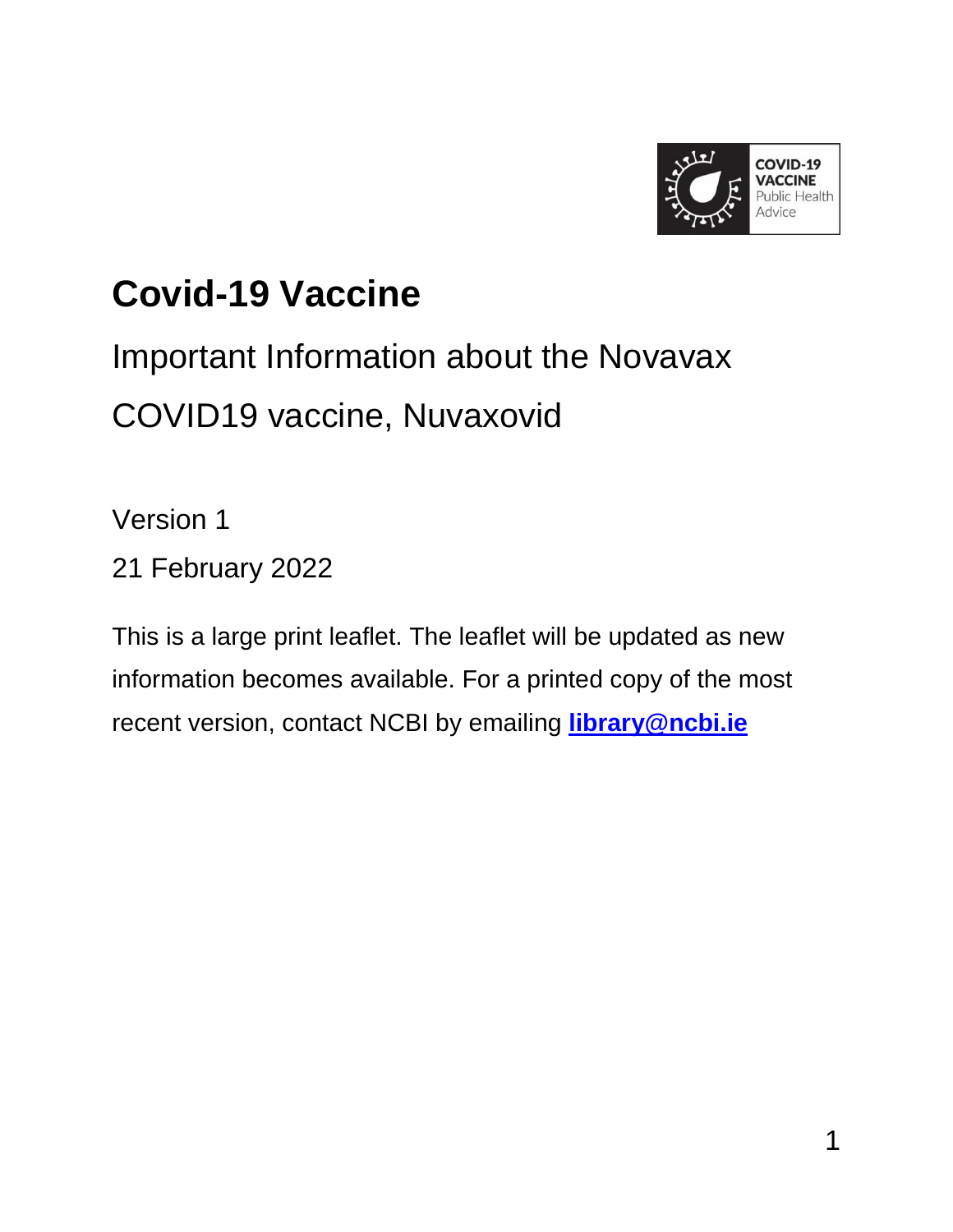## **About this leaflet**

This leaflet tells you about the Novavax COVID-19 coronavirus vaccine, Nuvaxovoid.

It tells you about:

- What COVID-19 is
- what the COVID-19 vaccine is
- who should get the vaccine
- why is it important to get the vaccine
- COVID-19 vaccine, booster and additional doses
- who should not get it and who should delay getting it
- vaccine safety and side effects
- where you can get more information.

**Please read this leaflet carefully. You can also talk to a healthcare professional, like your GP – Doctor – or Pharmacist, about the vaccine.**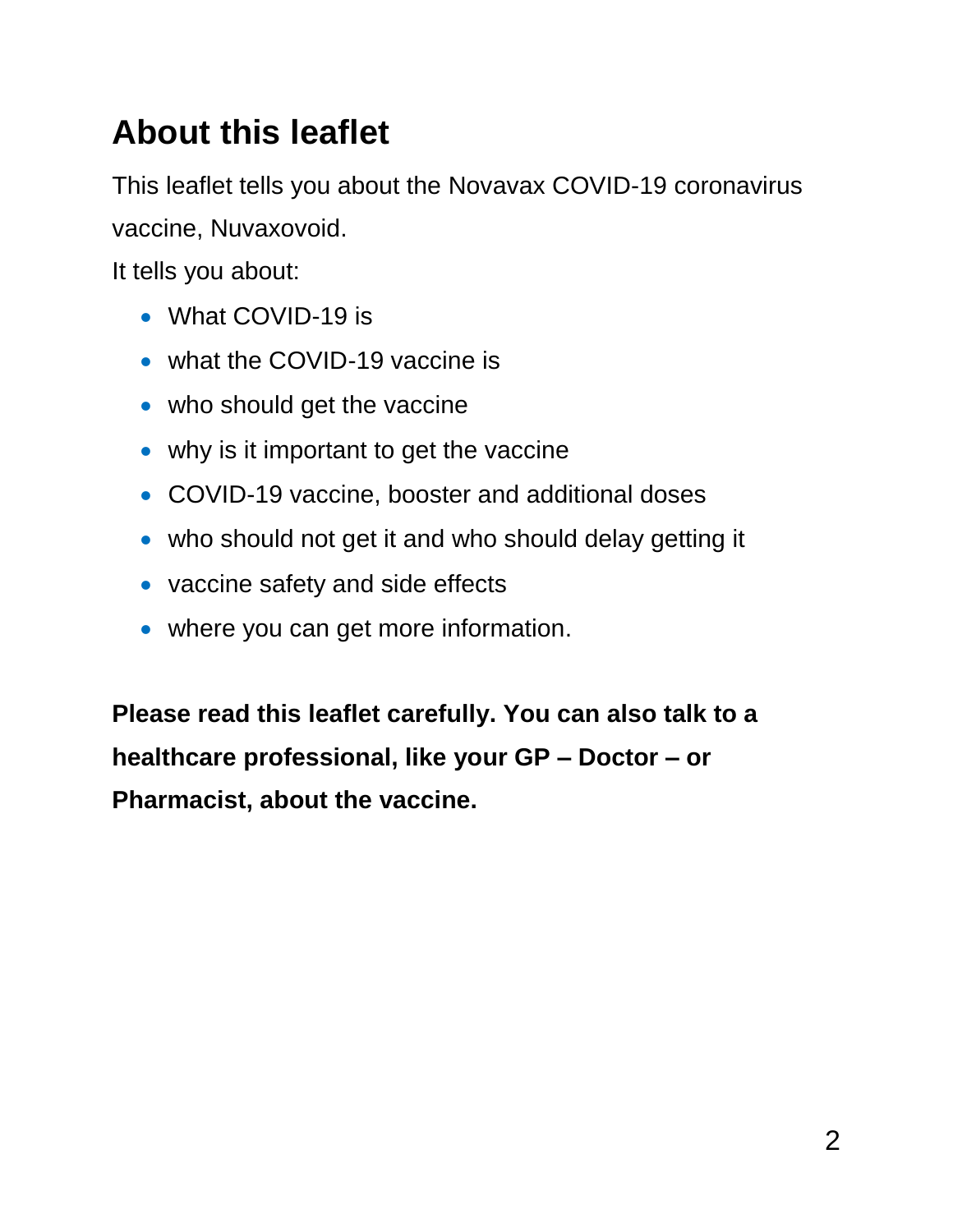## **What is COVID-19**

**COVID-19 is an illness that can affect the lungs and airways, and sometimes other parts of the body. It's caused by a virus called coronavirus.**

It is highly infectious. It spreads through the air through droplets produced when people cough or sneeze, or when they touch surfaces where the droplets have landed and then touch their eyes, nose or mouth.

COVID-19 can cause serious illness, hospitalisation and even death.

#### **The most common symptoms of COVID-19 are:**

- a fever high temperature of 38 degrees Celsius or above including having chills
- dry cough
- fatigue

You may not have all of these symptoms or you may just feel generally less well than usual. It can take up to 14 days for symptoms to show. They can be similar to symptoms of cold or flu.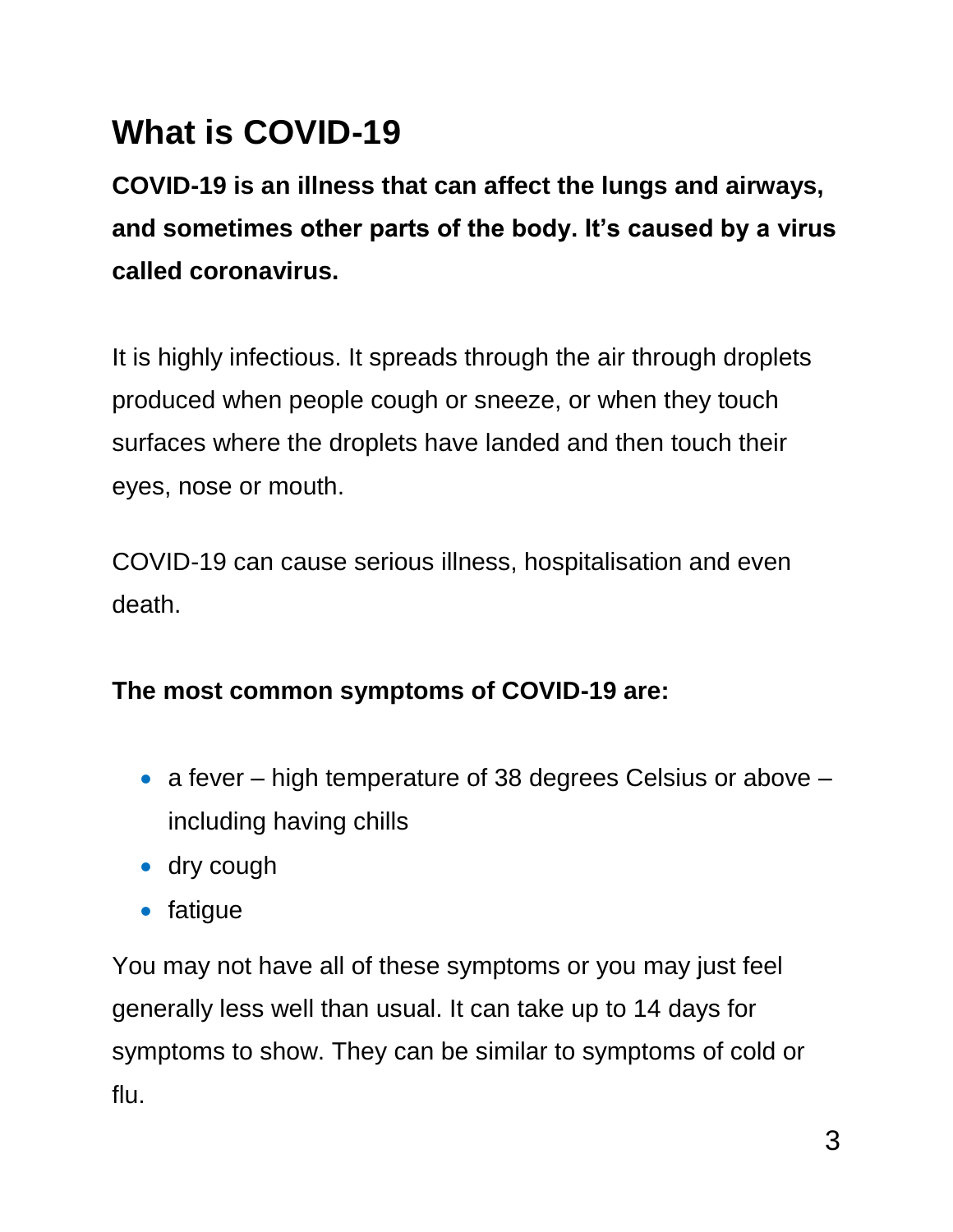If you have any symptoms of COVID-19, self-isolate – stay in your room – and visit **www.hse.ie/covid19** for advice.

## **What is the COVID-19 vaccine?**

A vaccine is a substance that should improve immunity – protection – to a particular disease. COVID-19 vaccines protect you from serious illness with COVID-19. If people are vaccinated, it should also reduce the numbers who become seriously ill or even die from COVID-19 in our community.

Vaccines teach your immune system how to protect you from diseases. It is much safer for your immune system to learn how to protect you through vaccination than by contracting COVID-19.

## **Who should get the vaccine?**

Find out who can get a COVID-19 vaccine at **hse.ie/covid19vaccine**

While it is up to you to decide to get the vaccine, the HSE, the World Health Organization and the Department of Health strongly recommend that you do so as soon as it is offered to you. You will need to read this leaflet and the manufacturer's Patient Information Leaflet before you get your vaccine.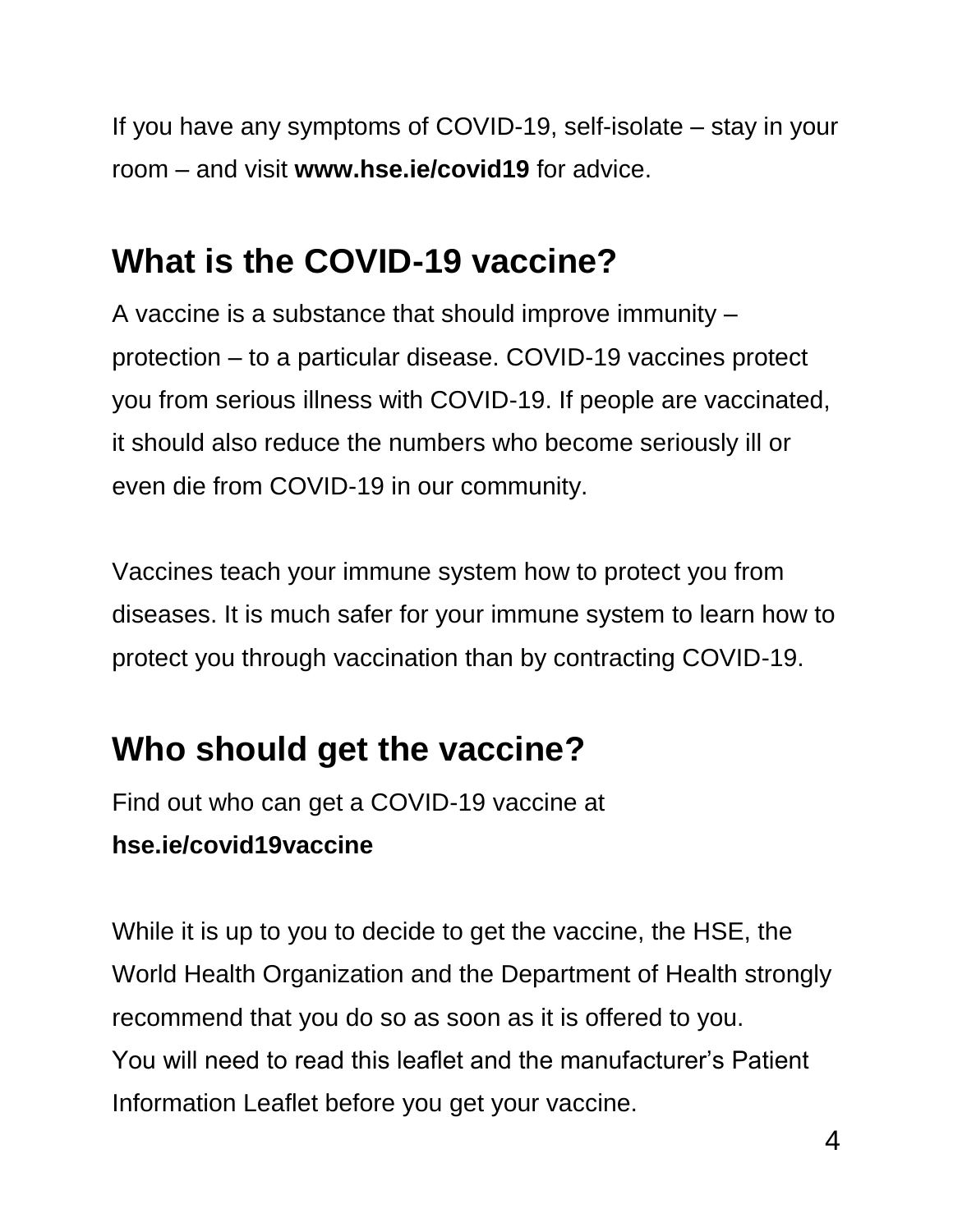You can find the manufacturer's Patient Information Leaflet on **www.hse.ie/covid19vaccinePIL and it is strongly recommended that you read this leaflet.**

You can also talk to a healthcare professional in advance. If you decide to get the vaccine, you will give your informed consent which will be recorded.

**The HSE is offering the vaccine free of charge.** 

## **How many doses of the COVID-19 vaccine do I need for my first round of vaccines?**

When we say 'first round of COVID-19 vaccination' we mean your dose 1 and dose 2 if you got AstraZeneca, Moderna, Pfizer or Novavax. Or your single dose if you got the Janssen vaccine.

mRNA vaccines – Pfizer or Moderna – are the recommended vaccines for first round of vaccinations. However, some people may not be able to get an mRNA vaccine – e.g. they are allergic to the vaccine– or have chosen not to get one. In such cases, Nuvaxovid can be considered.

#### **For people who have never had any COVID-19 vaccines**

• You need 2 doses of this vaccine, 21 days apart.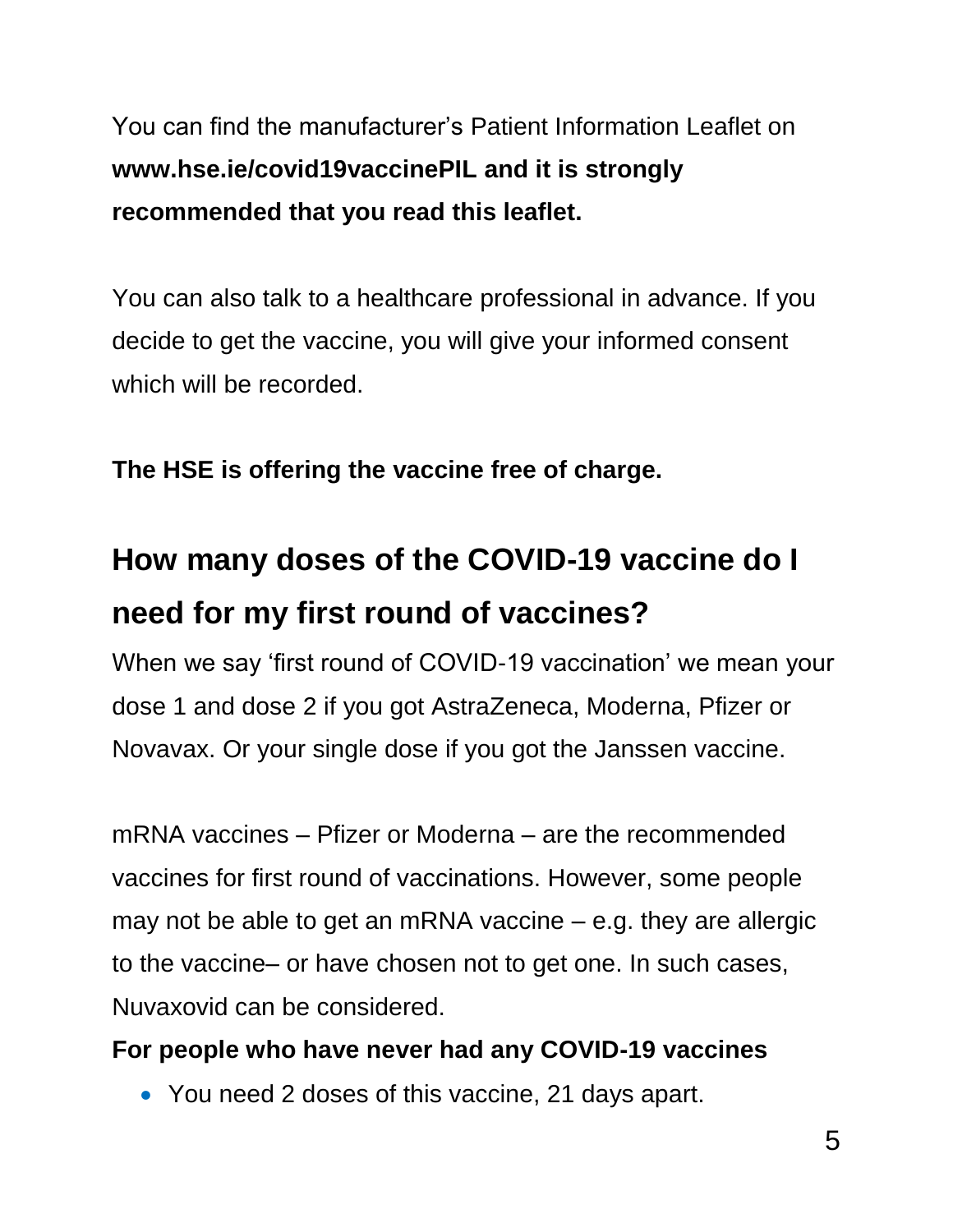For people who have not completed their first round of COVID-19 vaccines:

- If you have not completed your first round of COVID-19 vaccines, – ie you have only had one dose of Pfizer, Moderna or Astrazenca COVID-19 vaccines– you can get Nuvaxovid for your second dose 28 days later.
- People can choose this option because it has been advised by the National Immunisation Advisory Committee – NIAC – in Ireland. It is not yet approved – licensed – by the European Medicines Agency – EMA. At the moment, the EMA has only approved the use of two doses of the same vaccine for your first round of vaccinations.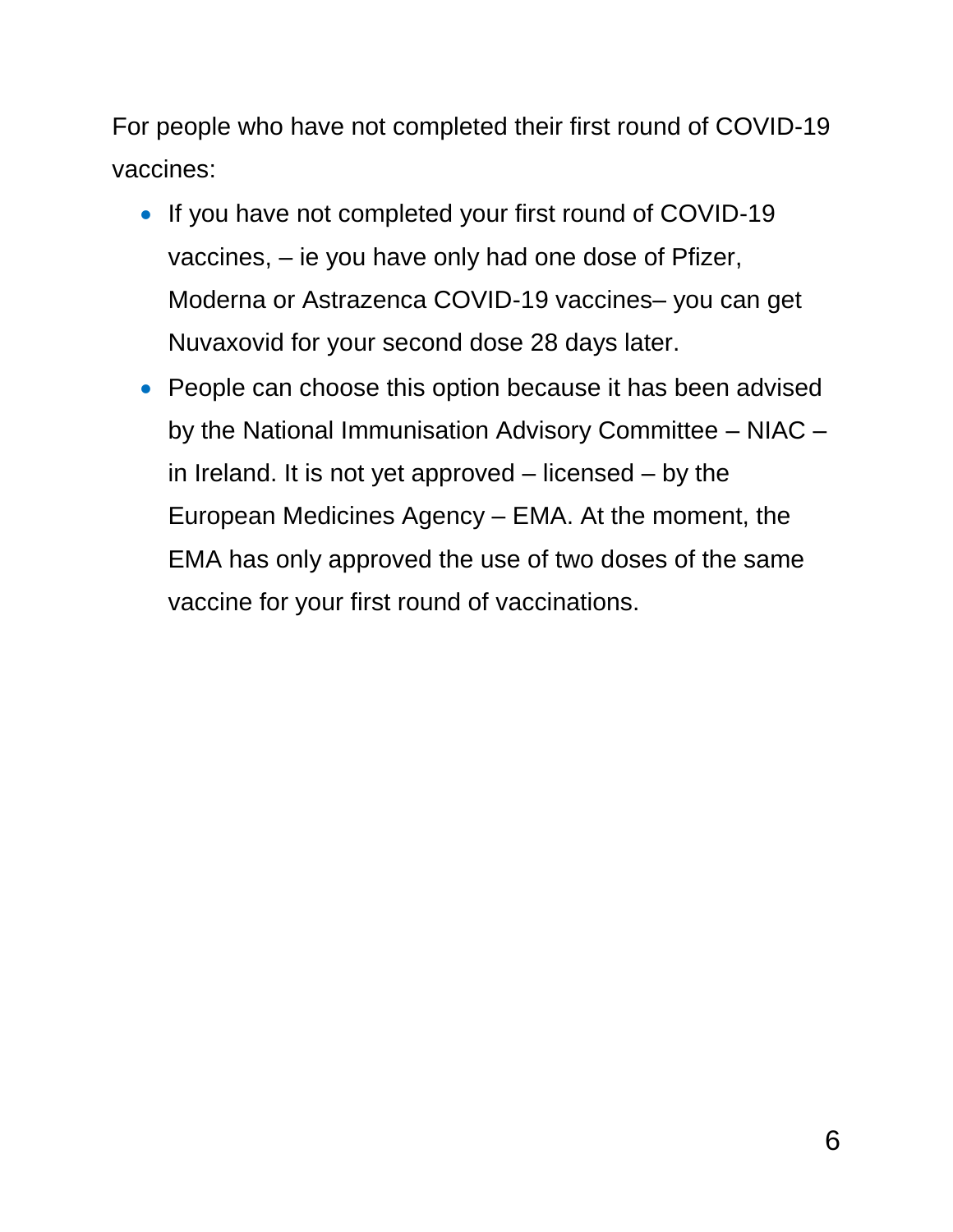## **What are the recommendations on an additional dose for people with a weak immune system?**

**People who have their first round of COVID-19 vaccines with an mRNA – Pfizer or Moderna – or viral vector vaccine – Astrazeneca or Janssen:** 

- If you had a weak immune system at the time of your first round of COVID-19 vaccination, you should have been offered an additional dose of mRNA vaccines to give you better protection.
- mRNA vaccines Pfizer or Moderna are the recommended vaccines for additional doses. However, some people may not be able to get an mRNA vaccine –e.g. they have had a severe allergic reaction– or have chosen not to get one.
- In such cases, Nuvaxovid can be considered for an additional dose in those aged 18 years and over. People can choose this option because it has been advised by NIAC in Ireland. It is not yet approved – licensed –by the EMA. At the moment, the EMA has approved the use of two doses of Novaxovid for your first round of vaccinations.
- You should get an additional dose at least 2 months after finishing a COVID-19 vaccine course.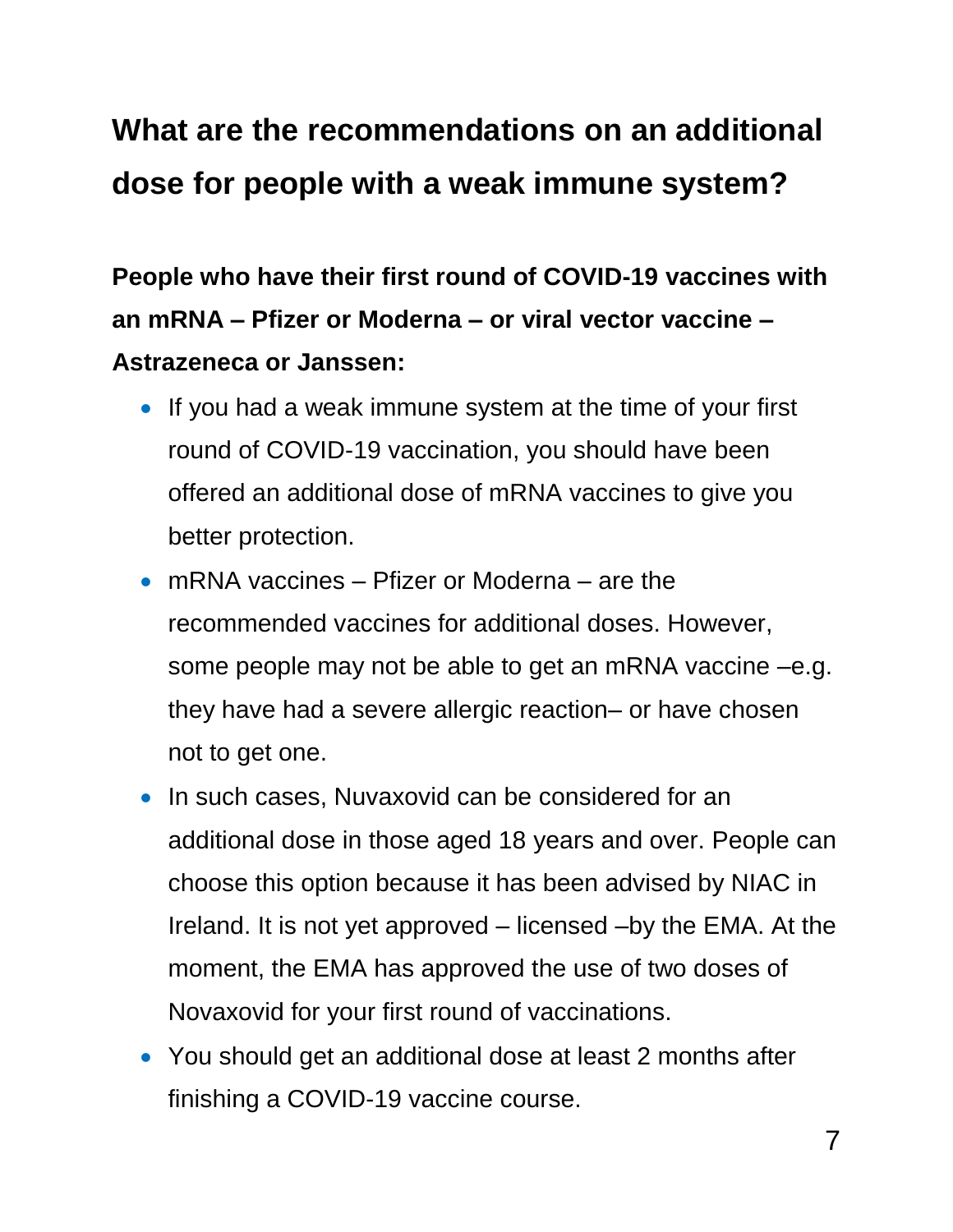- You will still need a booster dose after your additional dose. People who have Nuvaxovid for their first round of COVID-19 vaccines:
	- At this time no additional dose is recommended for people with a weak immune system who have receive this vaccine for their first round of COVID-19 vaccines.

## **What are the recommendations on a booster dose?**

**People who have their first round of COVID-19 vaccines with an mRNA – Pfizer or Moderna – or viral vector vaccine – Astrazeneca or Janssen:** 

- You should get a booster dose because the protection you get from your initial course of vaccination may weaken with time. Some people are at high risk of severe infection, for example older people and people with underlying health conditions. We hope that a booster dose will give you better protection against COVID-19.
- mRNA vaccines Pfizer or Moderna are the recommended vaccines for boosters. However, some people may not be able to get an mRNA vaccine e.g. they have had a severe allergic reaction– or have chosen not to get one.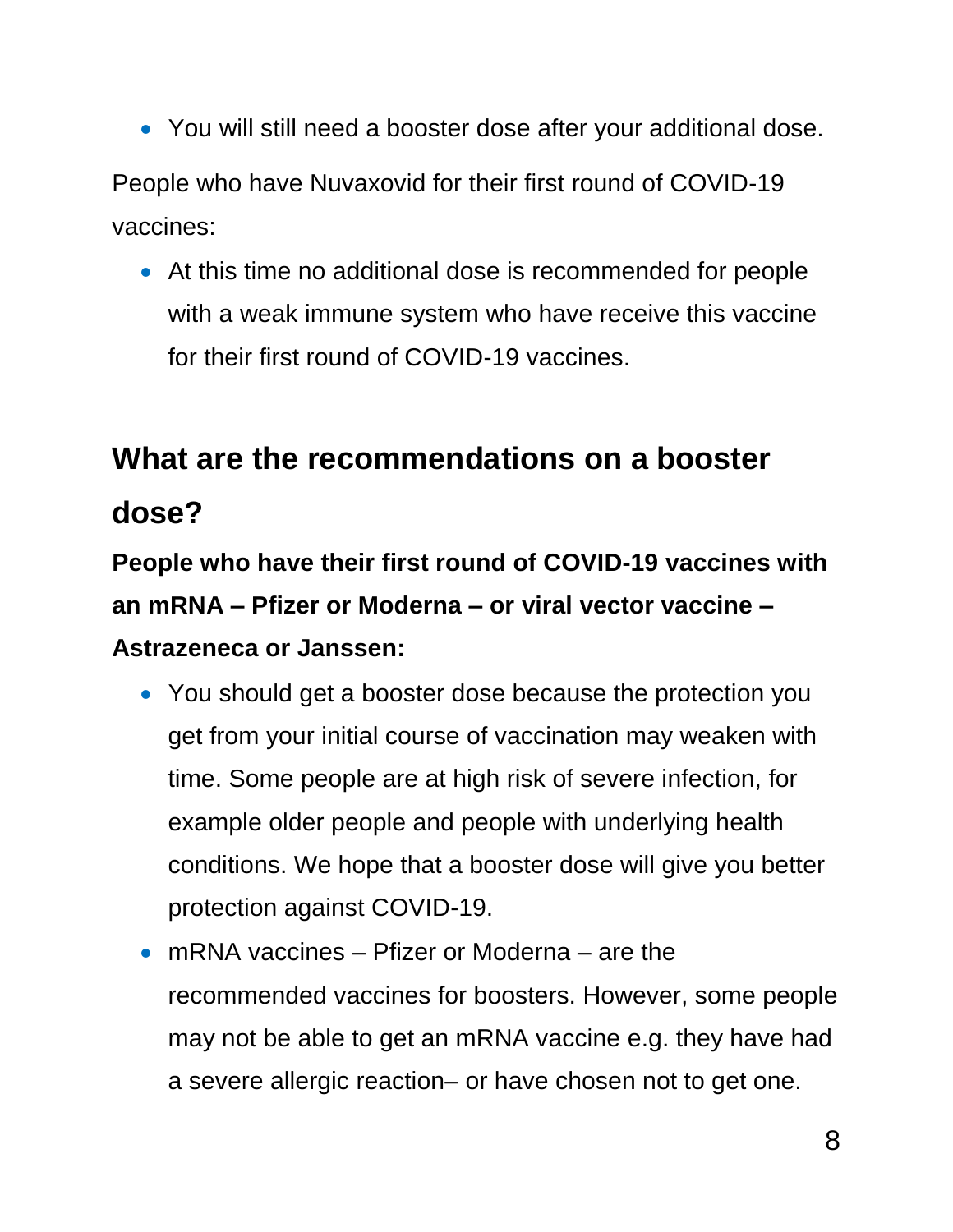- In such cases, Nuvaxovid can be considered for a booster dose in those aged 18 years and over. People can choose this option because it has been advised by NIAC in Ireland. It is not yet approved – licensed – by the EMA. At this time, the EMA has approved the use of two doses of Novaxovid for your first round of vaccinations.
- You should get a booster dose at least 5 months after finishing a course of COVID-19 vaccines.

## **People who have Nuvaxovid for their first round of COVID-19 vaccines:**

 At this time no booster dose is recommended for people who have receive this vaccine for their first round of COVID-19 vaccines.

#### **Why is it important to get the COVID-19 vaccine?**

Getting a COVID-19 vaccine should reduce your risk of getting COVID-19 and protect you from serious complications of the illness. Our aim in offering the vaccine to the population is to protect people and reduce the illness and deaths caused by this virus.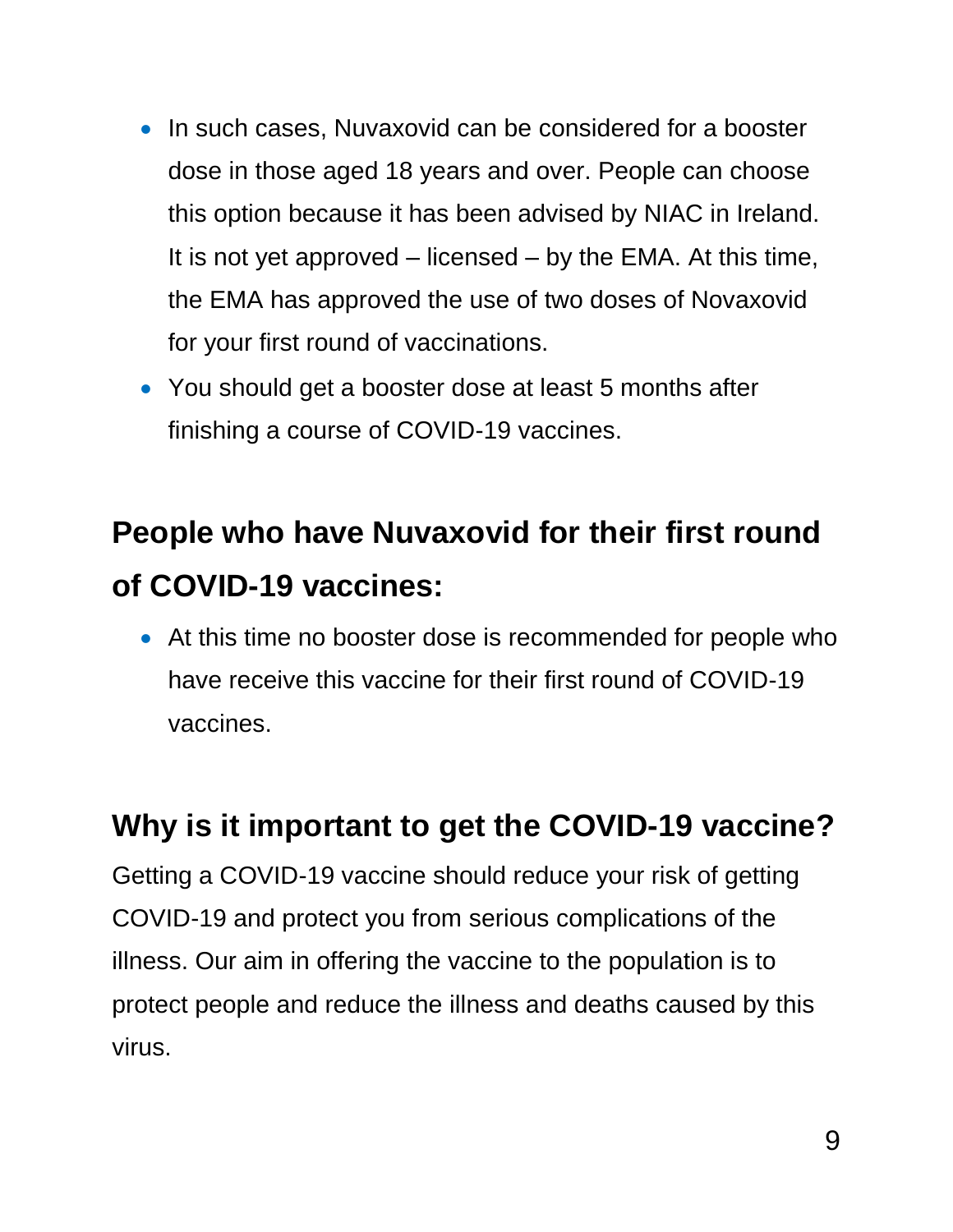## **I already had COVID-19, so do I need to get the vaccine?**

Yes. Even if you have already had COVID-19, you could still get it again.

The vaccine will reduce your risk of getting COVID-19 again. Even if you do get COVID-19 again, the vaccine can reduce the seriousness of your symptoms.

#### **I have COVID-19 now, should I get the vaccine?**

You should delay getting vaccinated until you recover from COVID-19. From the time you test positive –or symptoms started– you should wait:

- 4 weeks if you are due to get your first round first or second dose – of COVID-19 vaccination
- 3 months if you are due to get a booster dose or additional dose – if you have a weak immune system.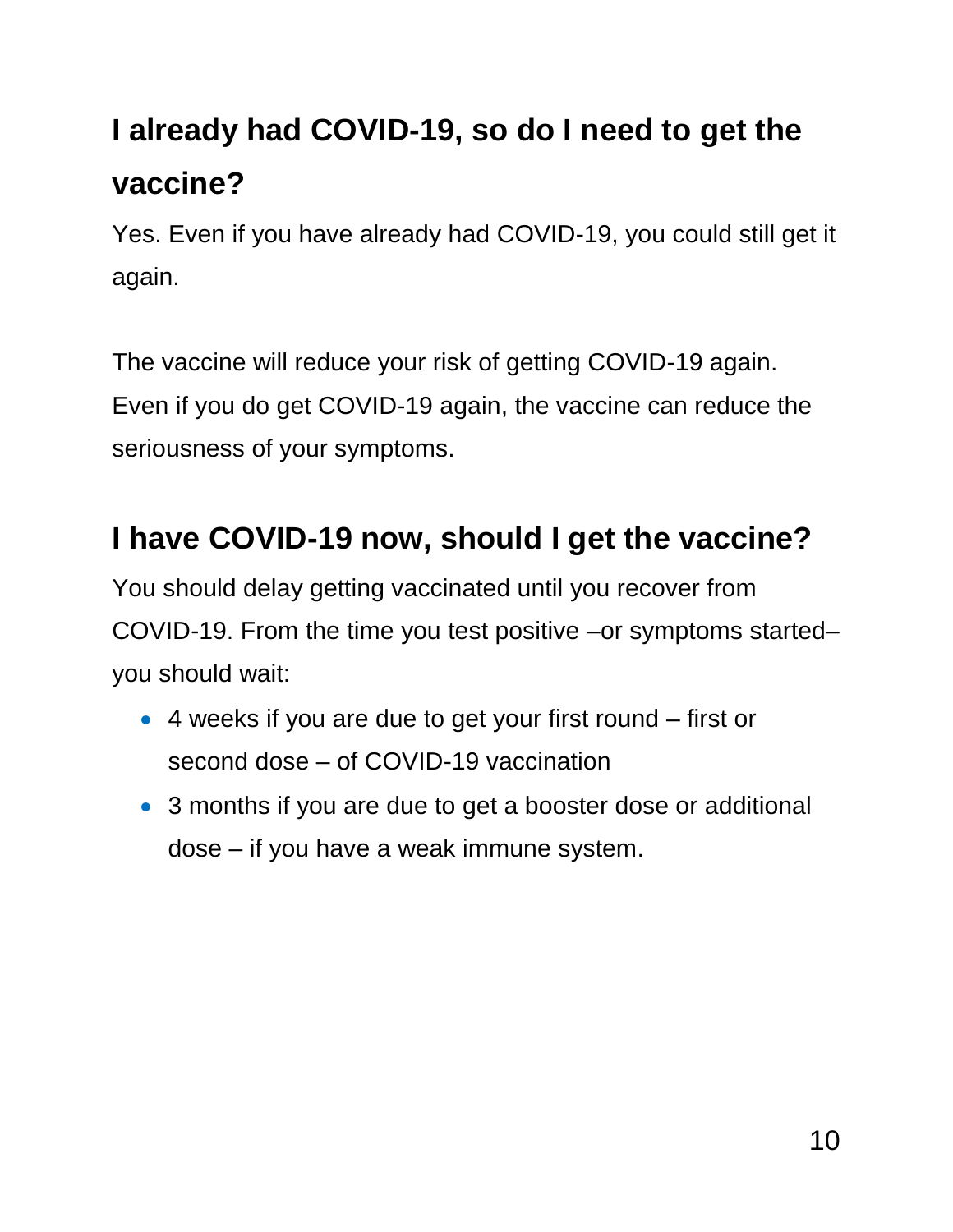## **Can I get this vaccine at the same time as other vaccines?**

You can get the Nuvaxovid vaccine at the same time as the flu vaccine. However, you should leave at least two weeks between this vaccine and any other vaccine.

### **Getting the vaccine**

#### **Who is my vaccinator?**

Your vaccinator is the person who gives you your vaccine. They are trained by the HSE to give COVID-19 vaccines.

### **Can the COVID-19 vaccine give you COVID-19?**

No. The COVID-19 vaccine cannot give you COVID-19. It is possible to have caught COVID-19 before getting your vaccine and not realise you have the symptoms until after your vaccination appointment.

If you have any symptoms of COVID-19, or if you have a fever which starts more than 2 days after your vaccine, or lasts longer than 2 days, self-isolate – stay in your room – and visit www.hse.ie/covid19 for advice.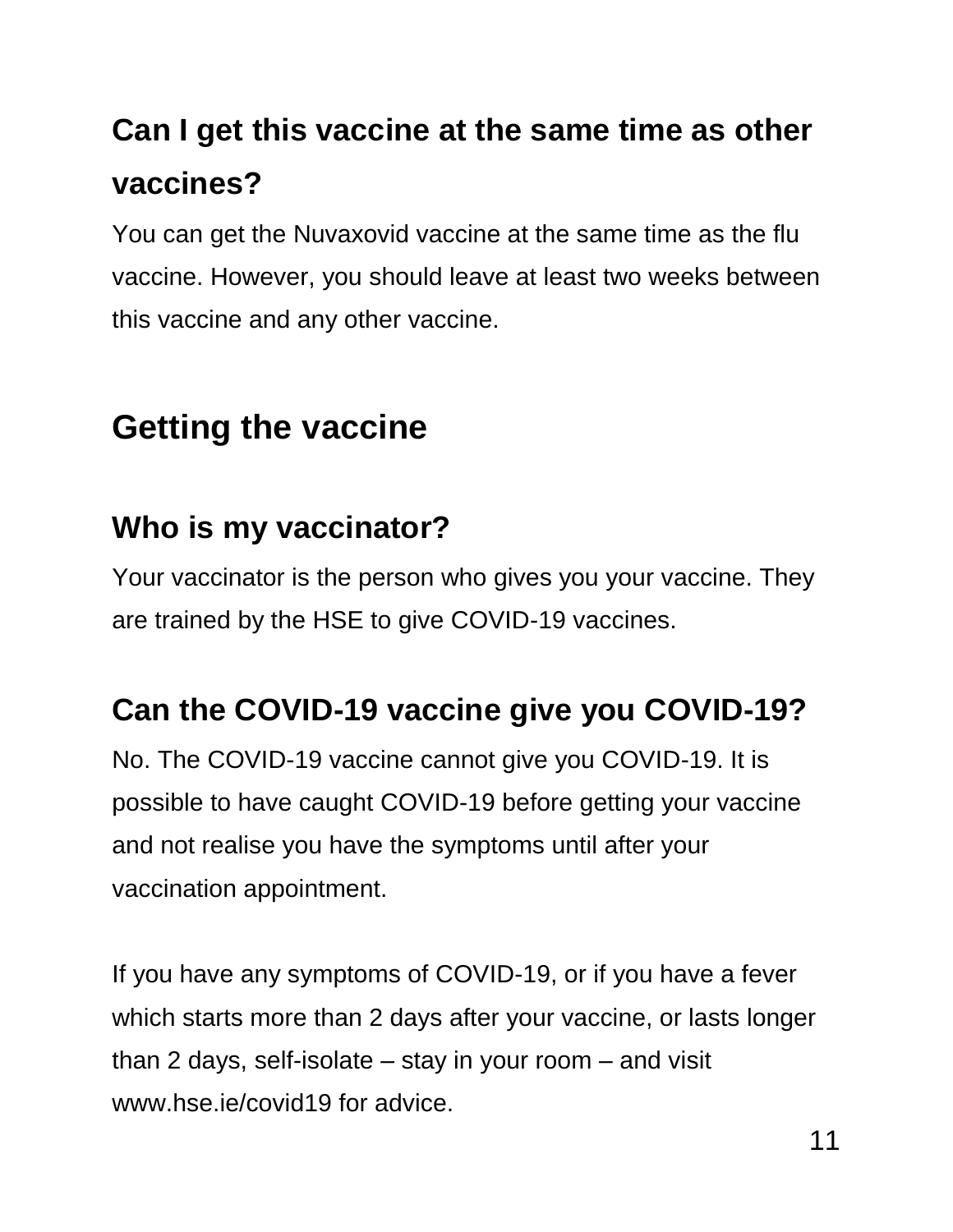# **Should I get the COVID-19 vaccine if I have a high temperature?**

You should delay getting the vaccine if you have a fever – temperature of 38 degrees Celsius or above, until you feel better.

## **Should I get the vaccine if pregnant, trying to get pregnant or breastfeeding?**

Most pregnant women who get the virus – and are not vaccinated – get mild to moderate symptoms. They give birth as planned and the risk of passing on COVID-19 to their baby is low. However, you are more likely to get very unwell and need treatment in intensive care than a woman who is not pregnant. The virus may also cause complications for your baby like premature delivery, miscarriage or stillbirth.

For pregnant women, mRNA COVID-19 vaccines – Pfizer and Moderna – are the recommended vaccine and can be given at any stage of pregnancy. Millions of pregnant women have received the mRNA COVID-19 vaccines worldwide. Studies have shown no serious side effects so far.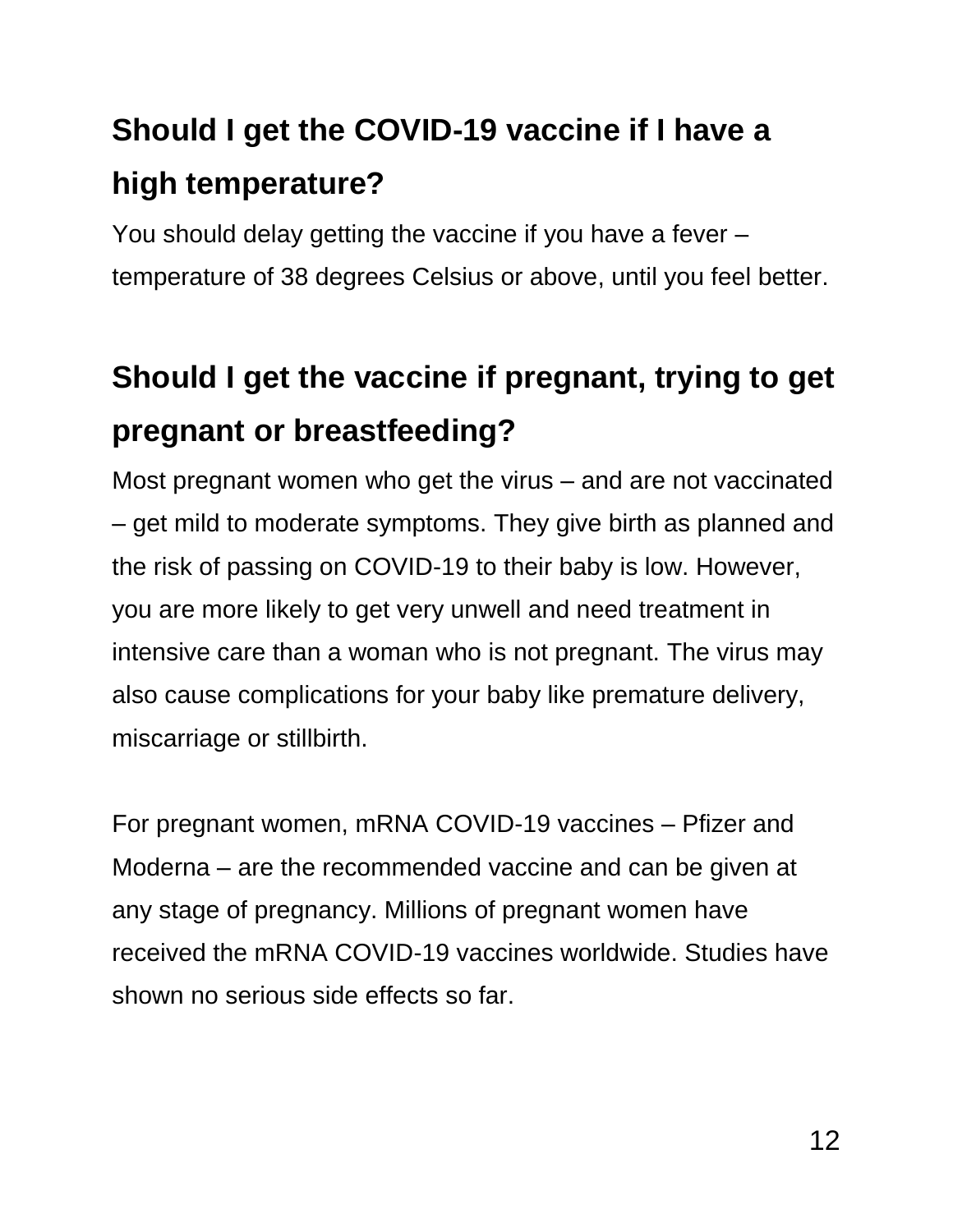However, if you are pregnant and have been advised by your doctor that you cannot receive an mRNA vaccine or you do not wish to have an mRNA vaccine, Nuvaxovid can be considered after a discussion with a healthcare professional – such as a doctor, midwife or vaccinator – about the risks and benefits for you. We have less information on the use of this vaccine in pregnant women.

You can read more at **www.hse.ie/covid19vaccine**

You can get this vaccine if you are breastfeeding or trying to get pregnant.

#### **What vaccine am I being offered?**

The vaccine we are offering you is called Nuvaxovid, manufactured by Novavax.

The vaccine contains a version of a protein – the spike protein – found on the surface of virus that causes COVID-19. It also contains an 'adjuvant' – ingredient – to help strengthen the immune responses – antibodies – to the vaccine.

By getting this vaccine your body makes antibodies that help fight the infection if the COVID-19 virus enters your body in the future.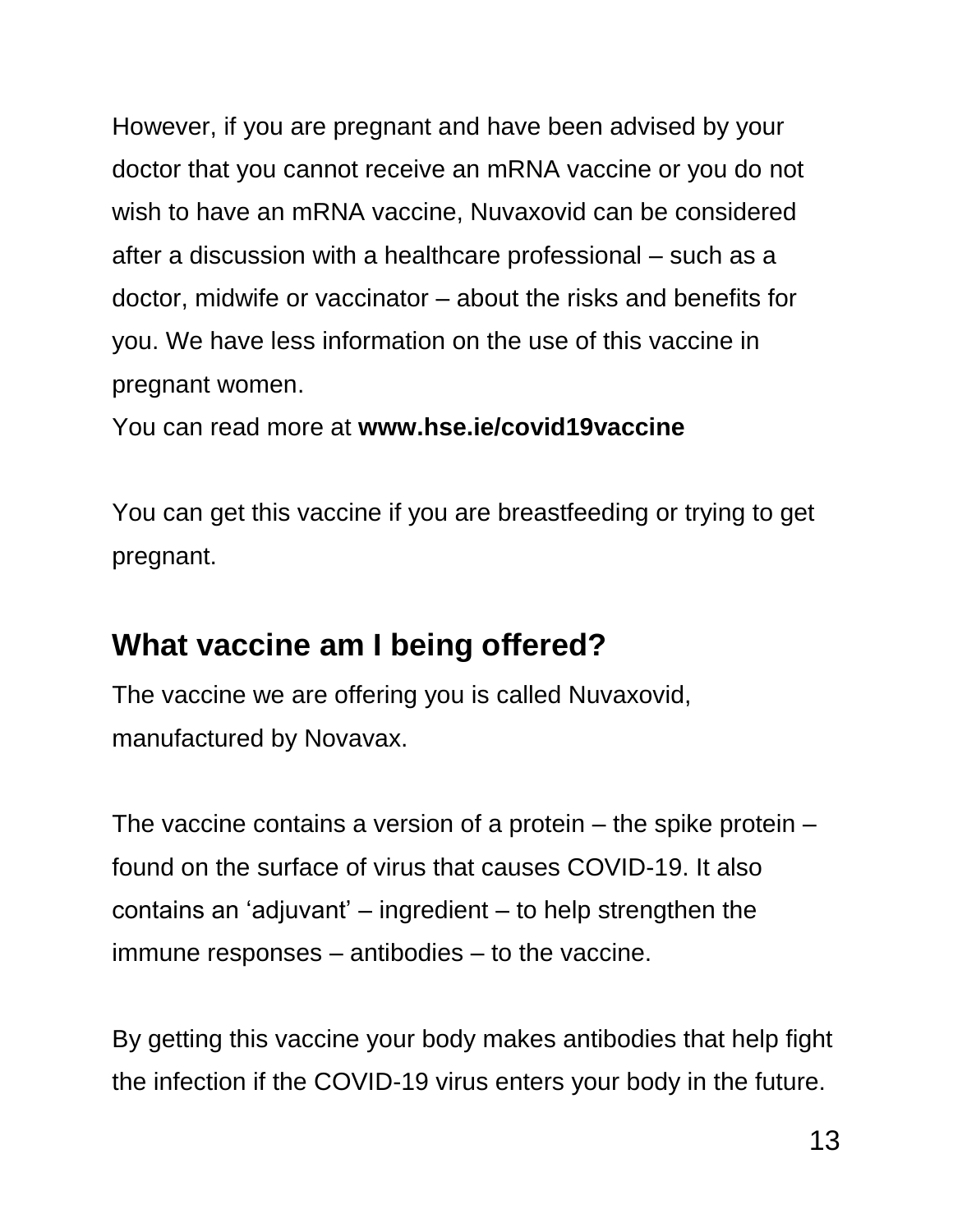This leaflet has important information about the vaccine you are being offered. Please read it. You can also find it on **www.hse.ie/covid19vaccine**

## **Are there some people who should not get the COVID-19 vaccine?**

Yes. You should not get the COVID-19 vaccine Nuvaxovid if:

- you have had a severe allergic reaction to any of the ingredients in the vaccine –including polysorbate 80. Read the manufacturer's Patient Information Leaflet to see the list of ingredients. Please note COVID-19 vaccines Janssen and Astrazeneca –Vaxzevria – also contain Polysorbate 80.
- you have had a severe allergic reaction to a previous dose of the vaccine.

Talk to your Doctor before getting the COVID-19 vaccine if you:

 $\bullet$  have had a severe allergic reaction – anaphylaxis – in the past, including to any other vaccine or medication.

Most people will be able to safely get the vaccine. The person giving you the vaccine will be happy to answer any questions you have at your appointment for the vaccine.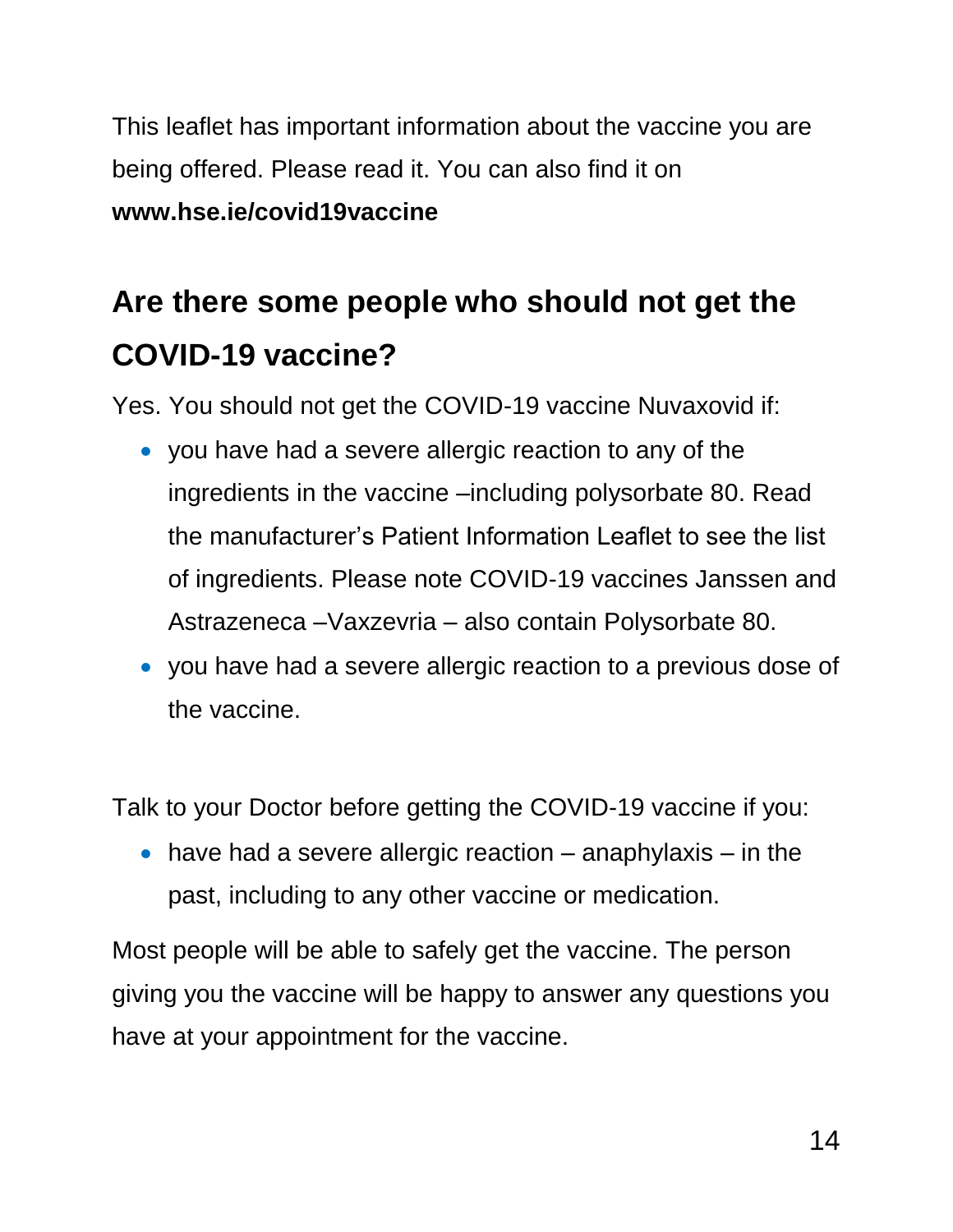They will also give you a vaccine record card showing the name and batch number of the vaccine you have been given.

#### **Is the vaccine safe?**

The HSE only uses vaccines when they meet the required standards of safety and effectiveness.

While the work to develop COVID-19 vaccines has moved much faster than usual, the vaccine we are offering you has gone through all the usual steps needed to develop and approve a safe and effective vaccine.

In order to be approved for use, the COVID-19 vaccine went through all the clinical trials and safety checks all other licensed medicines go through, following international standards of safety. The vaccine we are offering you is called Nuvaxovid, manufactured by Novavax.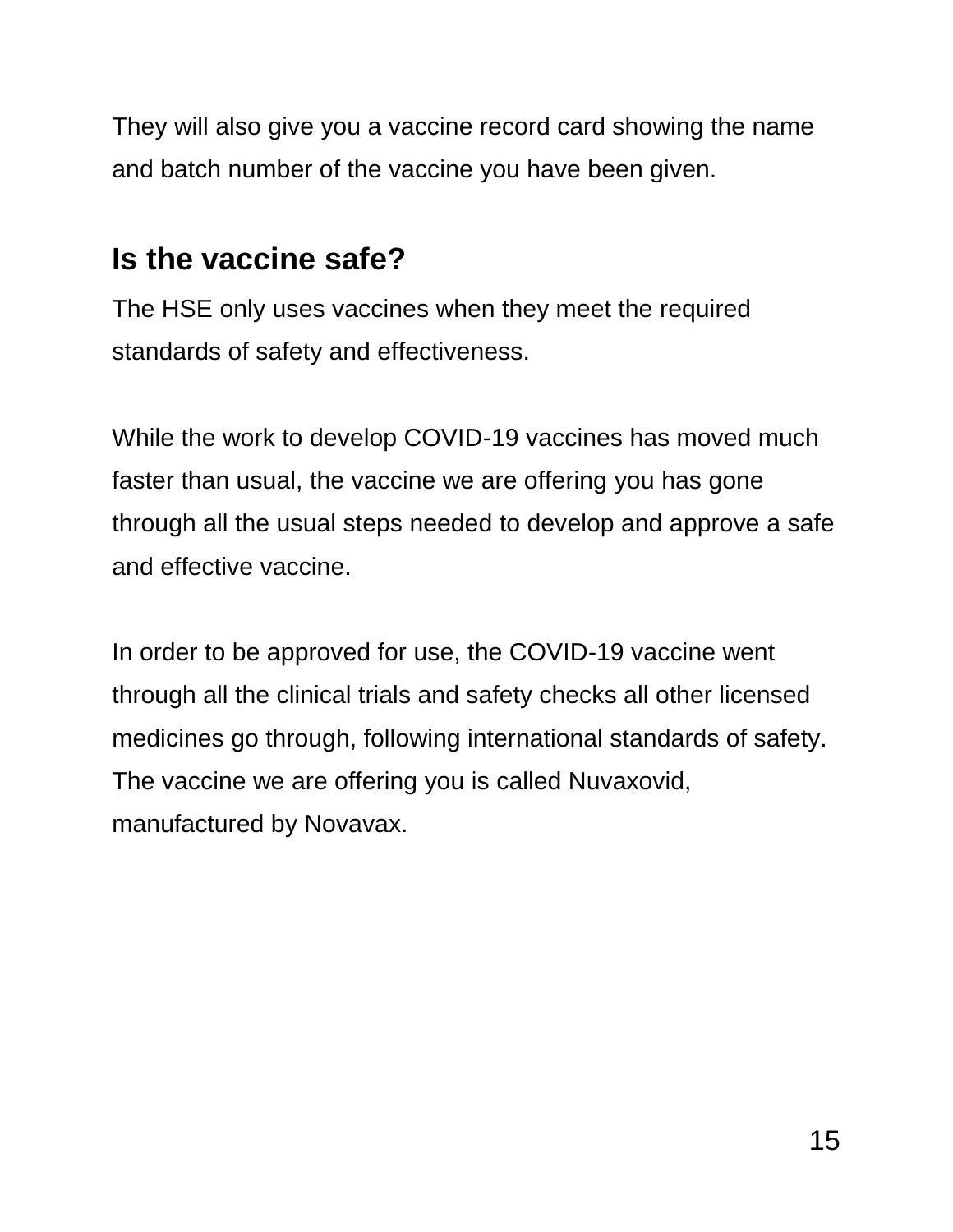It has:

- been tested with thousands of people as part of clinical trials
- met strict standards of safety, quality and effectiveness, and been approved and licensed by regulators. For Ireland, the regulator is the European Medicines Agency – EMA – visit **www.ema.europa.eu** for more information.

Studies on people who got a booster dose haven't shown any serious side effects but we have less information on the safety of the booster and additional doses of this vaccine.

#### **How is the COVID-19 vaccine given?**

The COVID-19 vaccine is given as an injection into your upper arm. It will only take a few minutes.

#### **What are the side effects of the vaccine?**

Like all medicines, vaccines can cause side effects. Most of these are mild to moderate, short-term, and not everyone gets them.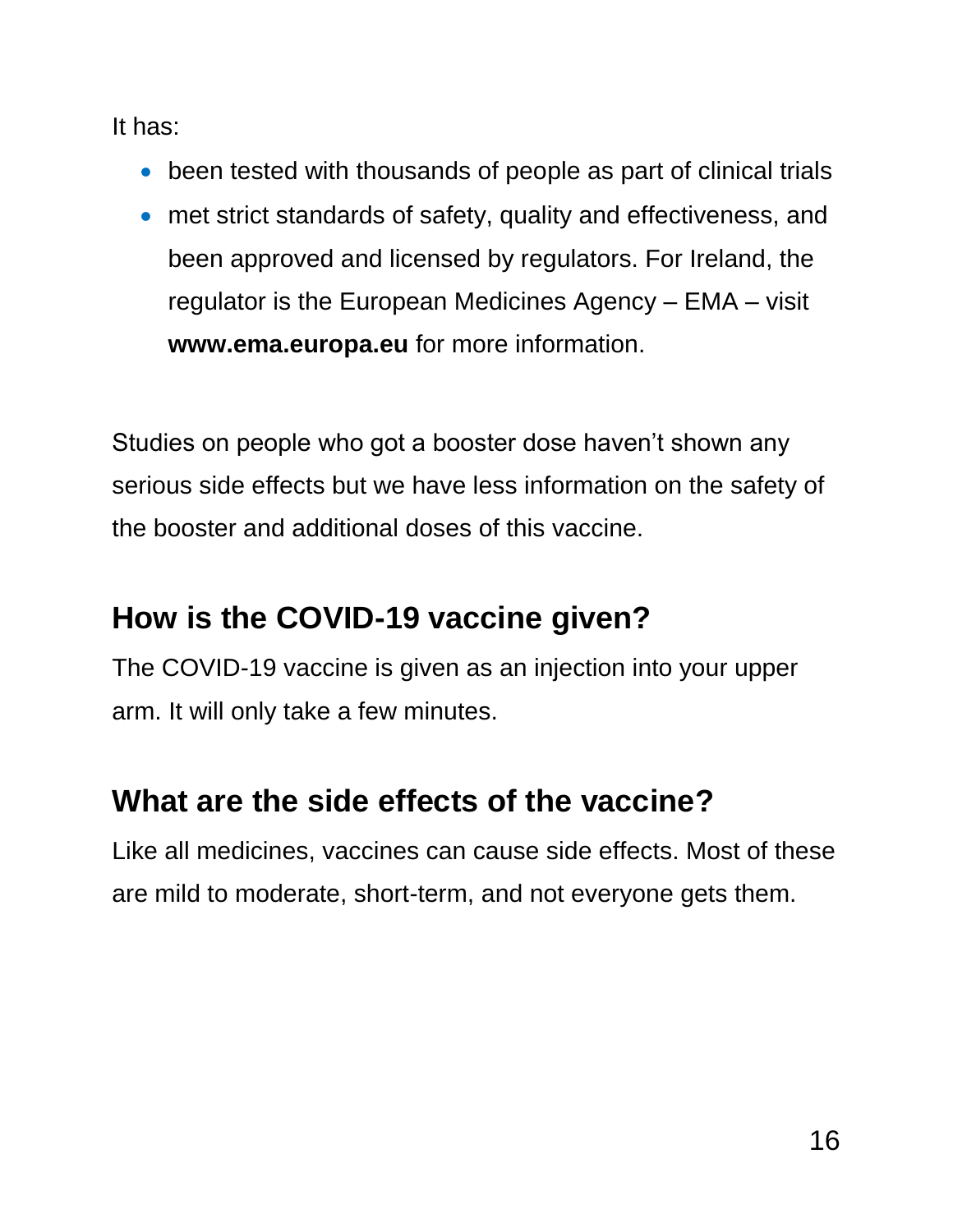More than 1 in 10 people will have these very common side effects:

- Feeling tired
- Feeling generally unwell
- Headache
- Nausea or Vomiting
- Muscle pain
- Joint pain
- Tenderness or Pain in your arm where you have had the vaccine injection

Up to 1 in 10 people will have these **common** side effects:

- Fever Temperature of 38 degrees Celsius or above
- Chills
- Pain in extremities
- Redness or swelling where the vaccine was given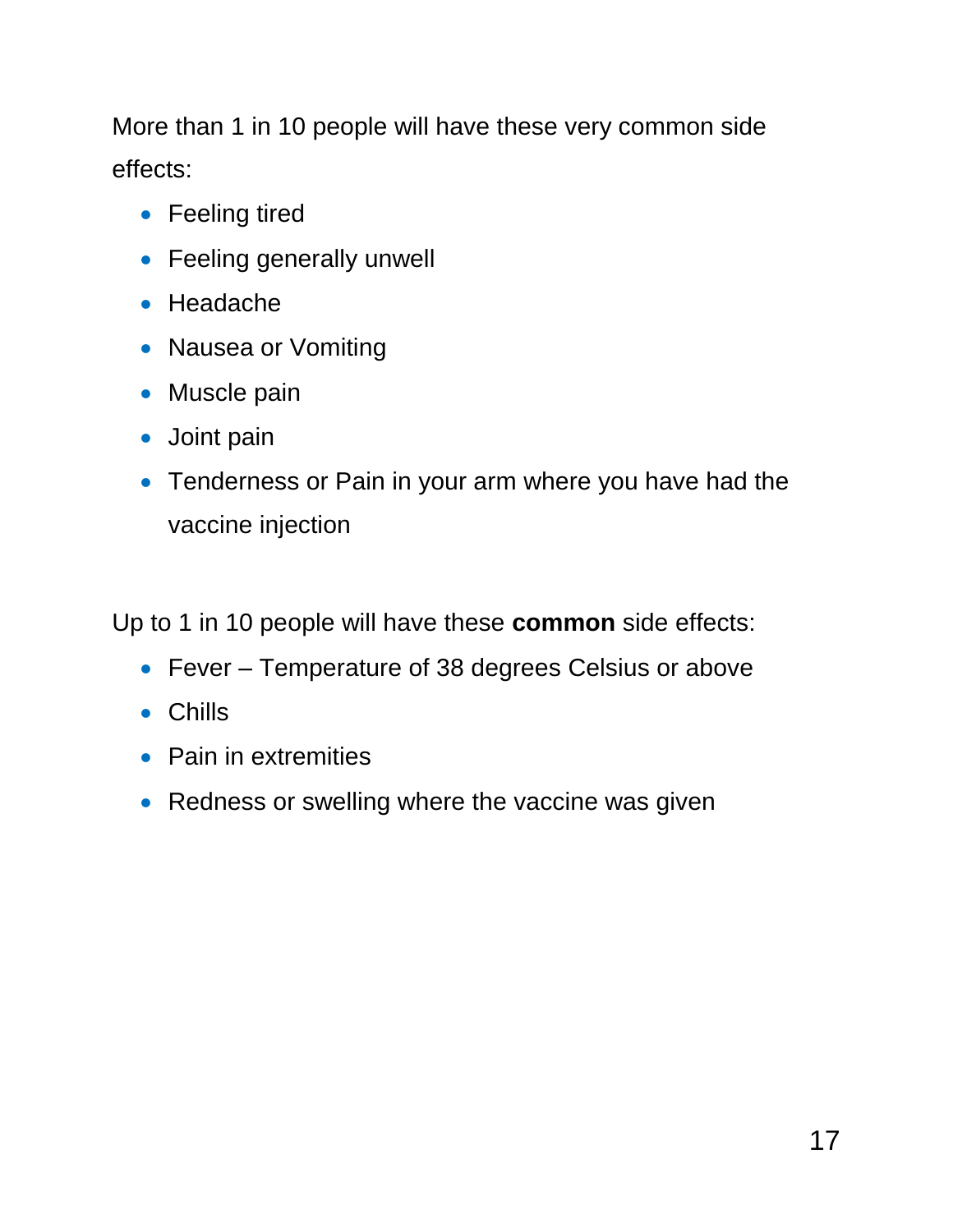Up to 1 in 100 people will have these uncommon side effects:

- swelling of the lymph glands
- high blood pressure lasting for a few days after vaccination
- a rash
- redness of the skin
- generalised itchiness
- itchiness where the vaccine was given
- hives

Some side effects are seen more often after the second dose. Serious side effects, like a severe allergic reaction, are extremely rare with COVID-19 vaccines in general. Your vaccinator is trained to treat very rare serious allergic reactions.

The COVID-19 vaccine has gone through the same clinical trials and safety checks as all other licensed vaccines, however the vaccine is new and long-term side effect information is limited.

As more people in Ireland and around the world get this vaccine, more information on side effects may become available. The HSE will update this information regularly on our website, and if necessary, will update the information leaflets given to people at their vaccination.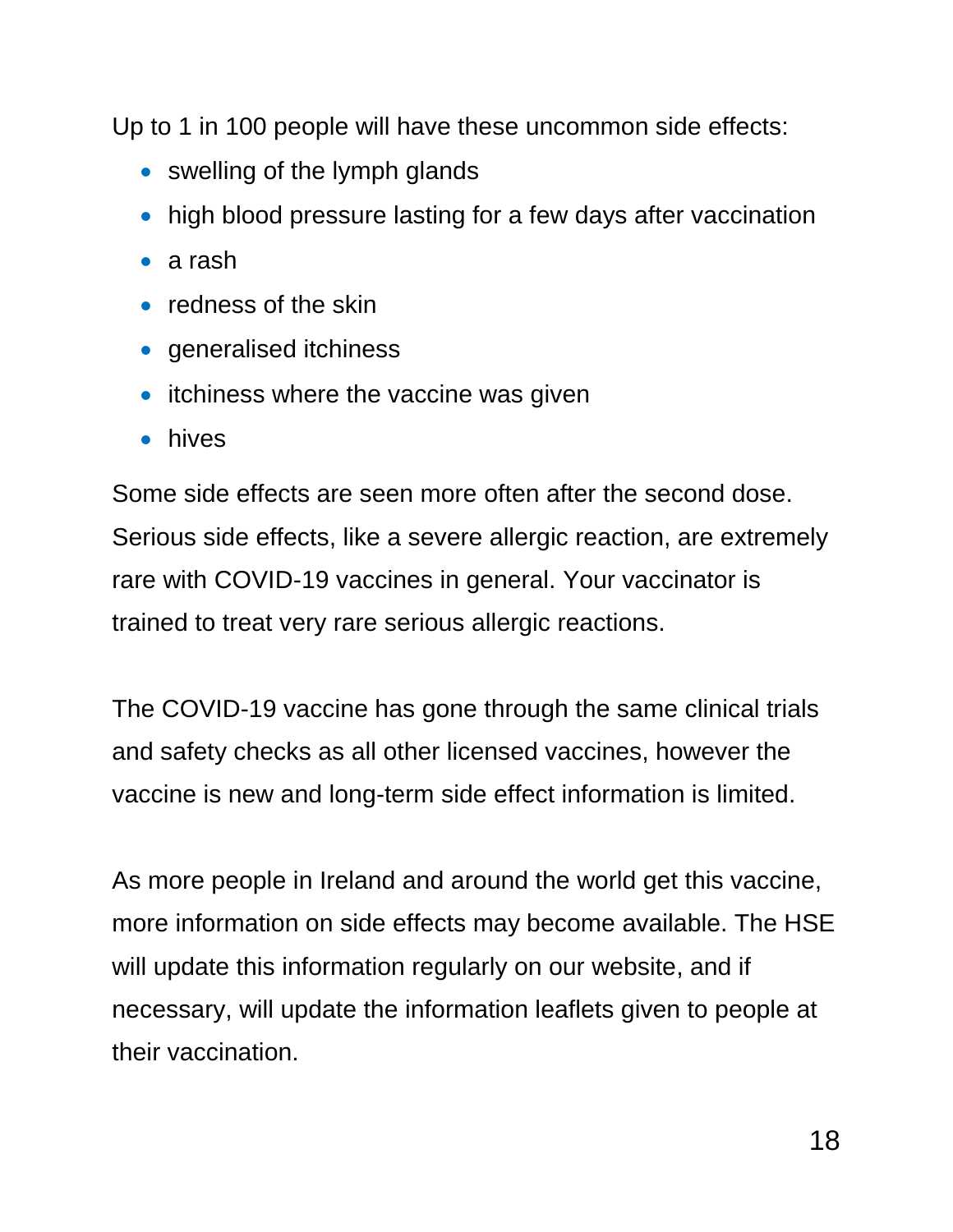## **After Getting Your Vaccine**

We are giving you a record of your vaccination today. **Please keep the record card safe.** 

### **What might happen in the next few days?**

Some people who got the vaccine that you got today may get some of the side effects listed above. Most of these are mild to moderate and short-lived.

### **Fever after the vaccine**

It's quite common to develop a fever after a vaccination. Usually, this happens within 2 days – 48 hours – of getting the vaccine, and it goes away within 2 days.

You are more likely to get a fever after your second dose of the vaccine.

If you feel uncomfortable, take paracetamol or ibuprofen as directed on the box or leaflet. However if your fever lasts more than 48 hours or if you are still concerned, please seek medical advice. Do not take ibuprofen if you are pregnant.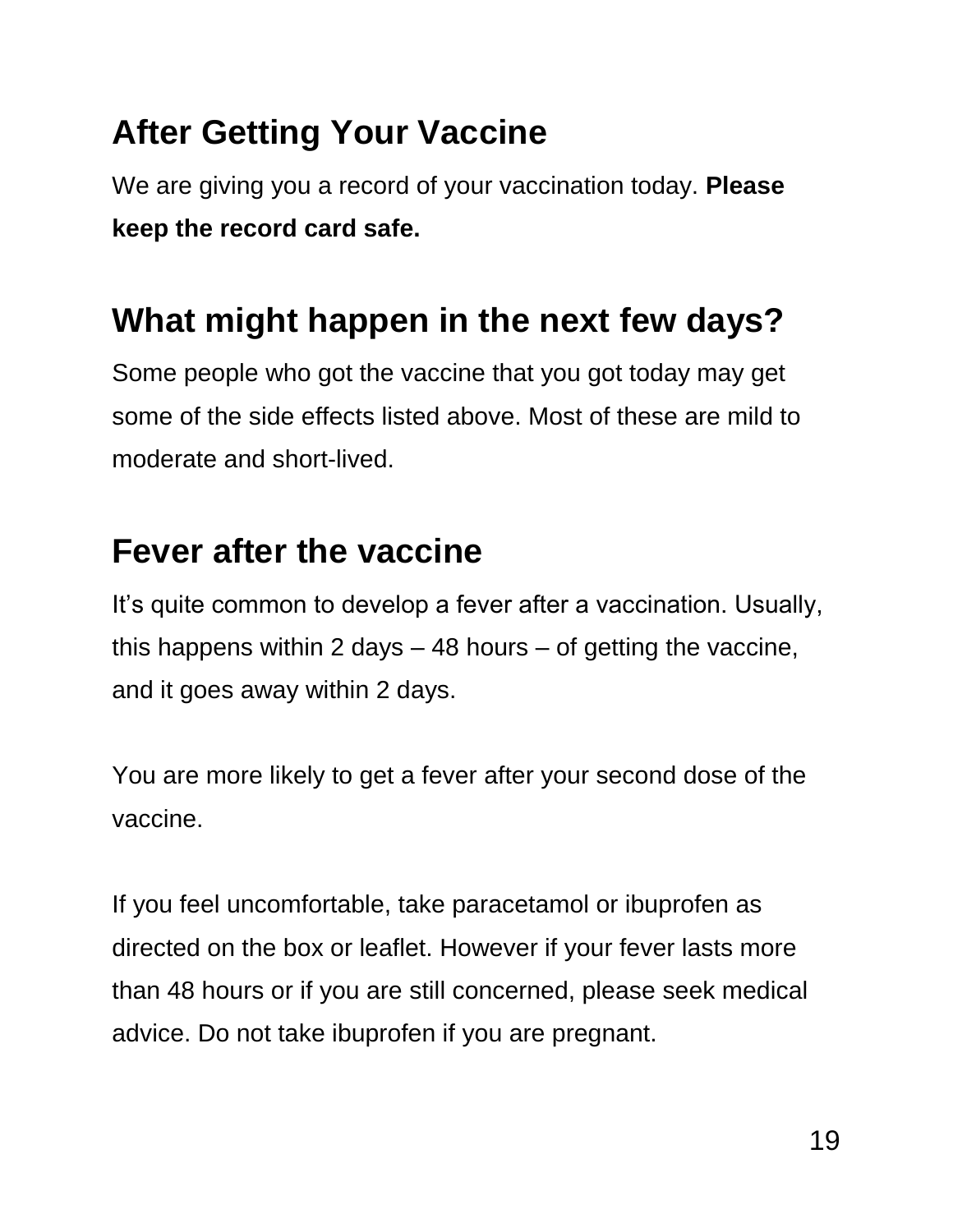### **How long does it take the vaccine to work?**

After having both doses of the COVID-19 vaccine, most people will have immunity. This means they will be protected against serious illness with COVID-19.

It takes 7 days after getting the second dose for it to work.

There is a chance you might still get COVID-19, even if you have the vaccine.

#### **Does the vaccine work in everyone?**

Worldwide, vaccines save at least 2 to three million lives each year, and protect many more from lifelong illnesses. Billions of people worldwide have now received COVID-19 vaccines.

There's strong, reliable evidence that COVID-19 vaccines greatly reduce your risk of getting COVID-19. They're highly effective at preventing deaths and serious illness with COVID-19.

If you have a weakened immune system, there is no extra risk in taking the vaccine, but it may not work as well for you.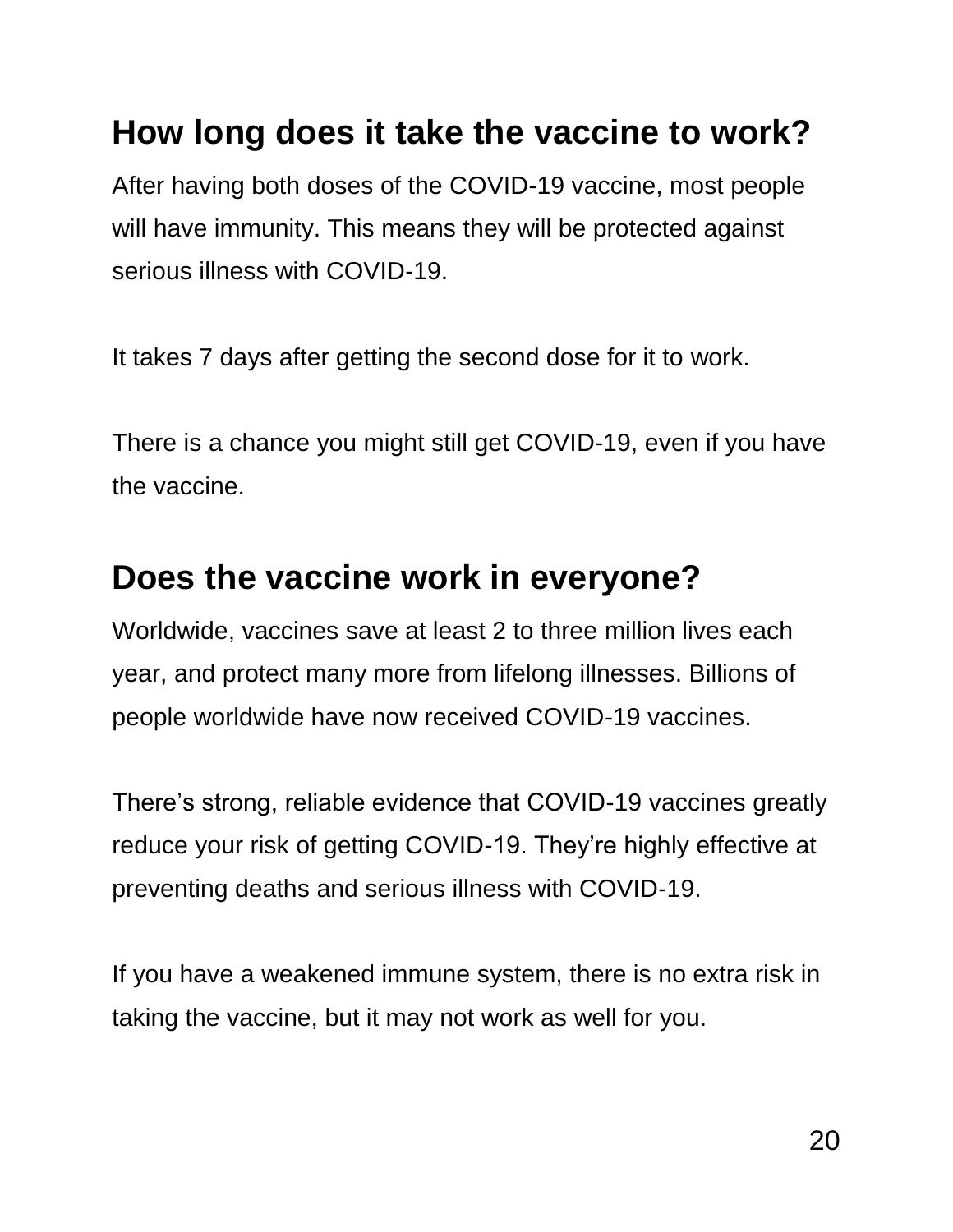# **When I get the vaccine, does that mean I won't spread COVID-19 to others?**

We do not know yet if having the vaccine stops you spreading the COVID-19 virus to others. You should continue to follow the current public health advice for vaccinated individuals to stop the spread of the virus.

Thank you for protecting yourself and others.

# **How long does immunity last from the vaccine?**

We do not know yet how long immunity will last after your first round of vaccines with Nuvaxovid or as a booster – if you got a different COVID-19 vaccine for your first round. Clinical trials are ongoing to find this out.

## **More information**

For more information, read the manufacturer's Patient Information Leaflet. This will be printed for you on the day you get your vaccine, or you can find it on **www.hse.ie/covid19vaccinePIL**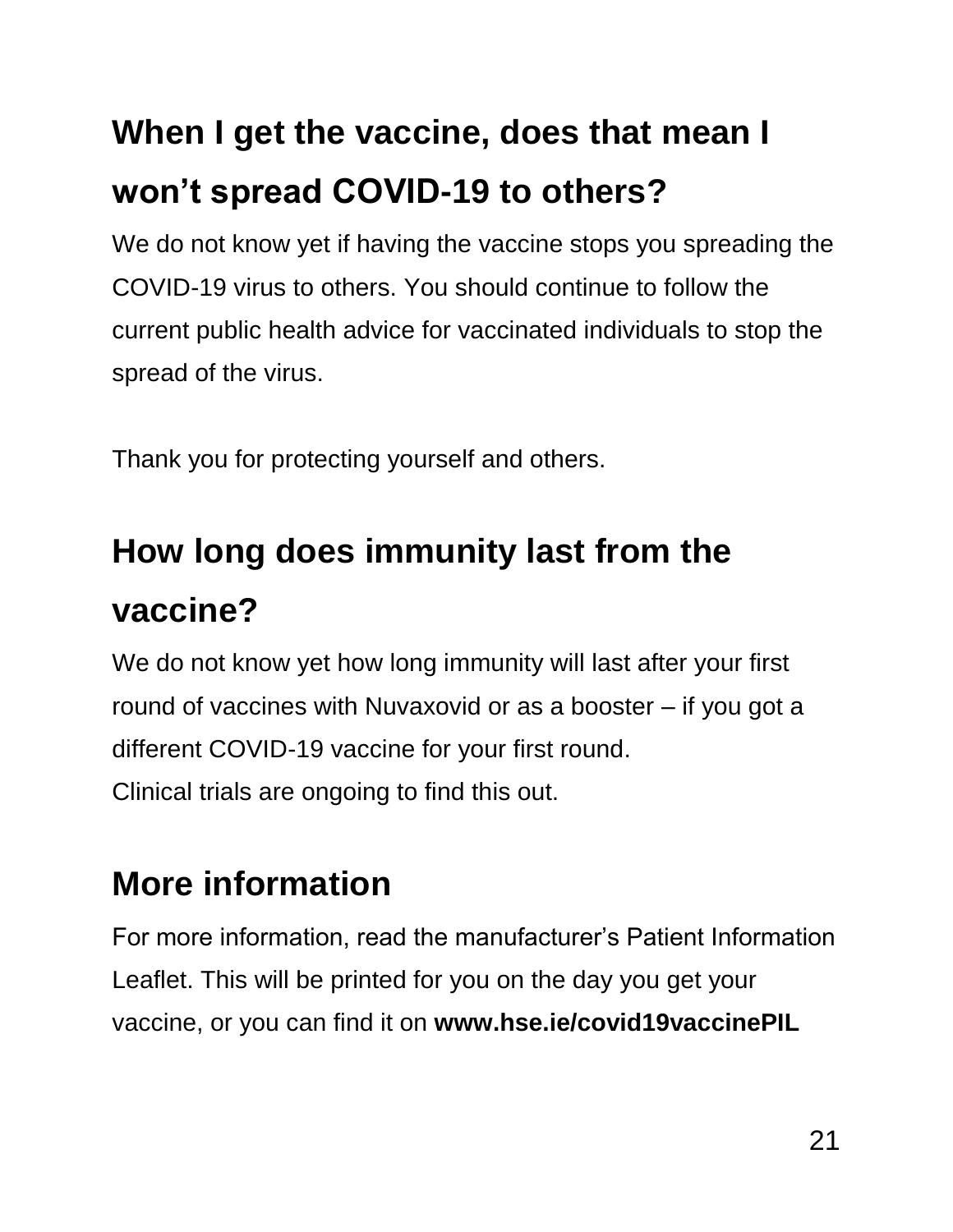You can also talk to a health professional, like your GP – Doctor, Pharmacist or healthcare team.

You can also visit the HSE website at **www.hse.ie/covid19vaccine** or call HSELive on 1800 700 700

For more information on the COVID-19 vaccine, including materials in other formats and translation support, visit **www.hse.ie/covid19vaccinematerials We strongly recommend you read this leaflet.** 

### **How do I report side effects?**

As with all vaccines, you can report suspected side effects to the Health Products Regulatory Authority – HPRA.

The HPRA is the regulatory authority in the Republic of Ireland for medicines, medical devices and other health products.

As part of its role in the safety monitoring of medicines, the HPRA operates a system through which healthcare professionals or members of the public can report any suspected adverse reactions – side effects– associated with medicines and vaccines which have occurred in Ireland.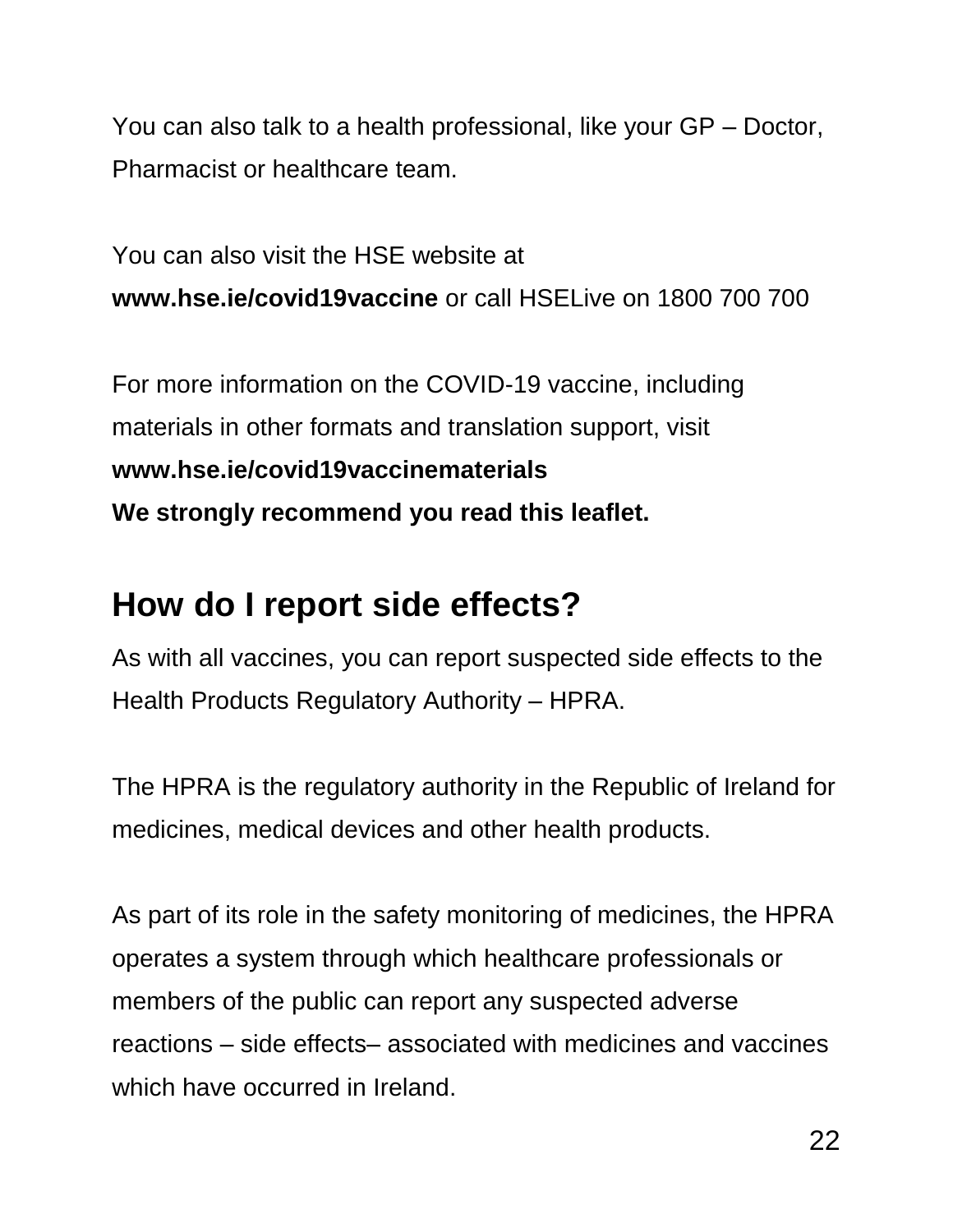The HPRA strongly encourages reporting of suspected adverse reactions –side effects– associated with COVID-19 vaccines to support continuous monitoring of their safe and effective use. To report a suspected adverse reaction to the COVID-19 vaccine, please visit **www.hpra.ie/report**

You can also ask your Doctor or a family member to report this for you. As much information as is known should be provided, and where possible, the vaccine batch number should be included.

The HPRA cannot provide clinical advice on individual cases. Members of the public should contact their healthcare professional – their Doctor or Pharmacist – with any medical concerns they may have.

### **Your personal information**

In order to administer the vaccine safely and to record all the necessary information to monitor and manage the vaccine, the HSE will be processing your personal information. All information processed by the HSE will be in accordance to the general laws and in particular the General Data Protection Regulation – GDPR – which came into force in 2018.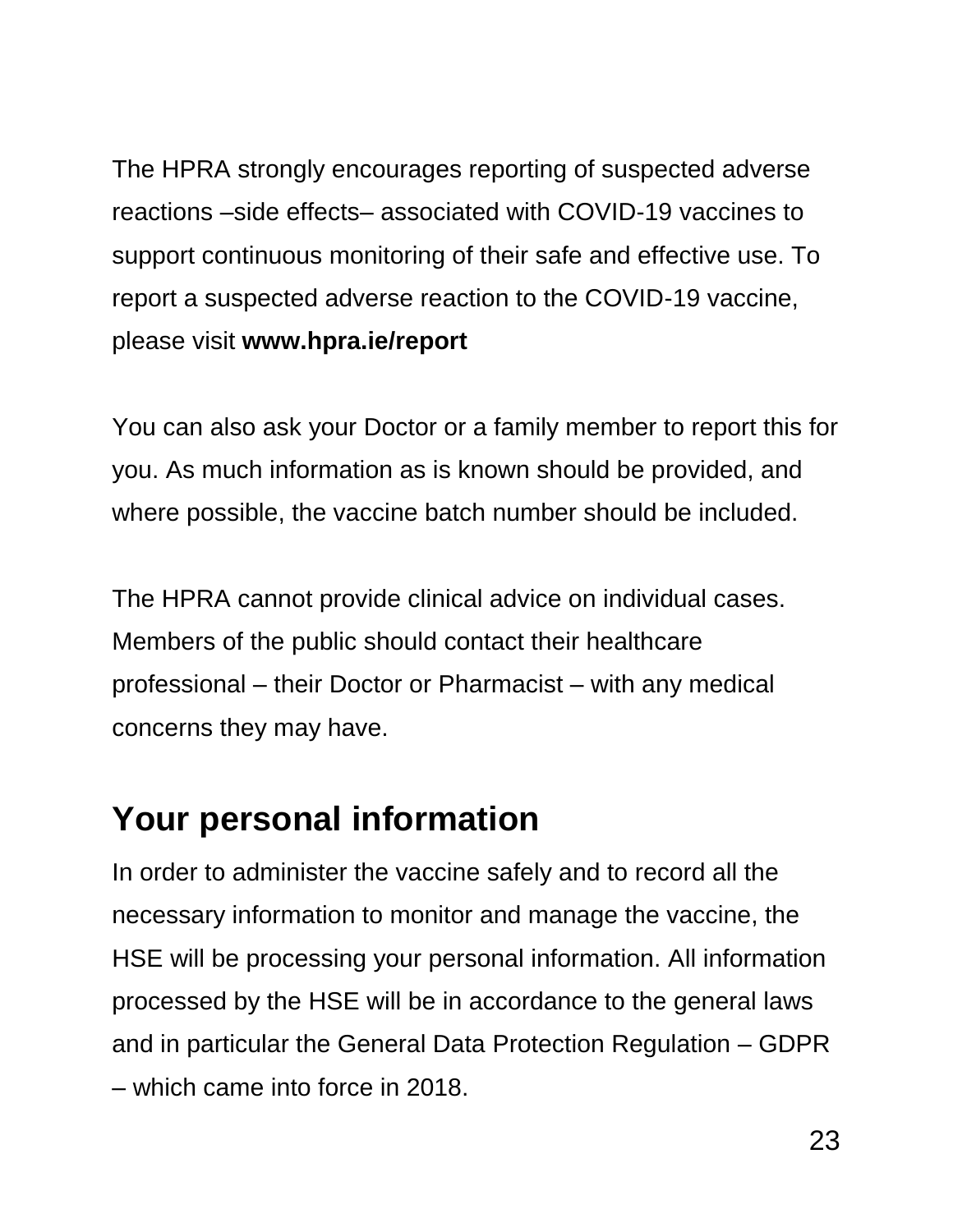The processing of your data will be lawful and fair. It will only be processed for the specific purpose to manage the vaccinations. The principle of Data Minimisation has been applied. This means that only data that is necessary to identify you, book your appointment, record your vaccination and monitor its effects is being recorded.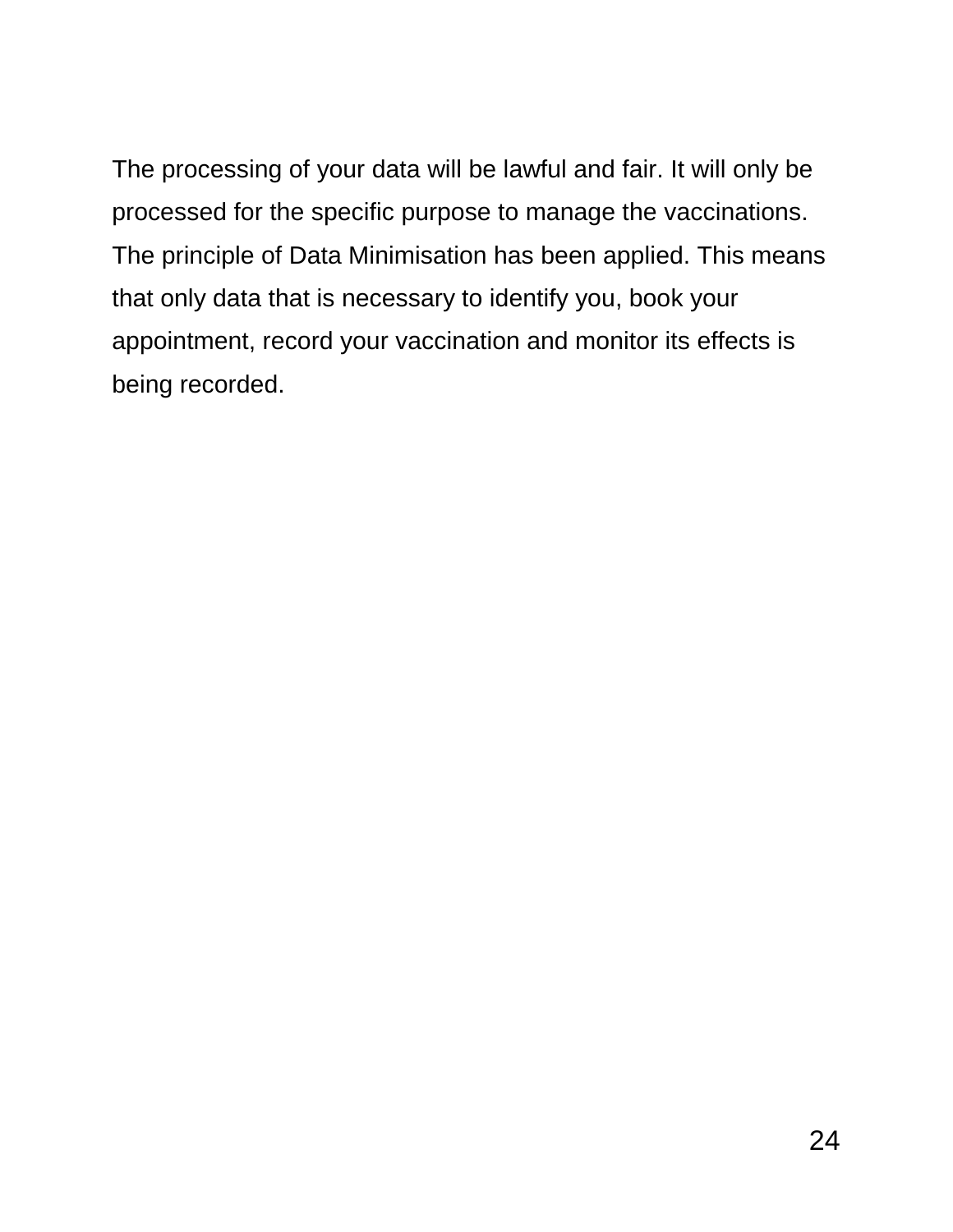You have the following rights as a data subject under the GDPR in respect of your personal data that are processed.

- Request information on and access to your personal data commonly known as a 'data subject access request'–. This enables you to receive a copy of the personal data we hold about you and to check that we are lawfully processing it.
- Request correction of the personal data that we hold about you. This enables you to have any incomplete or inaccurate information we hold about you corrected.
- Request erasure of your personal data. This enables you to ask us to delete or remove personal data where there is no good reason for us continuing to process it. You also have the right to ask us to delete or remove your personal information where you have exercised your right to object to processing.
- Object to processing of your personal data.

More information is available at **www.hse.ie/eng/gdpr**